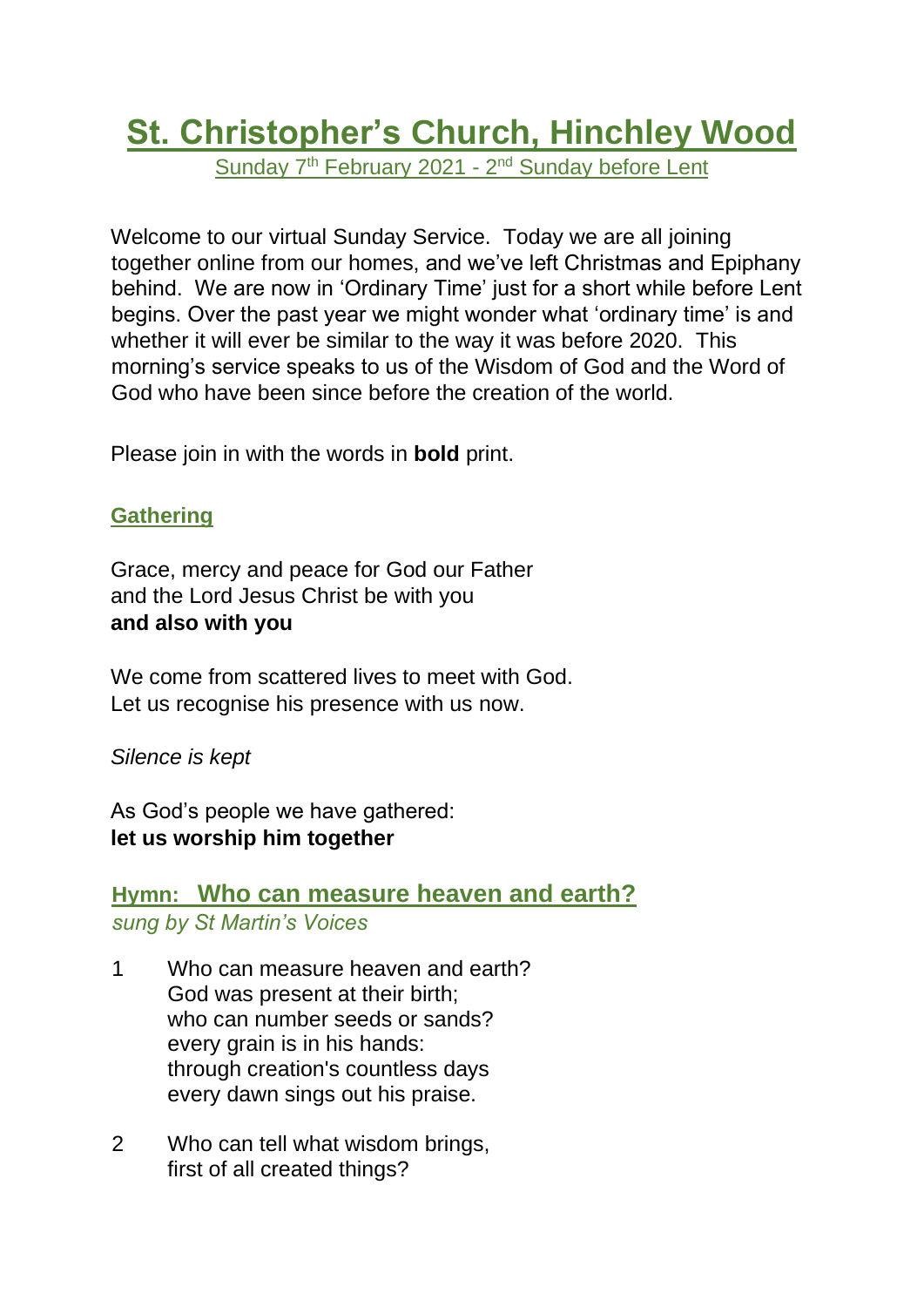One alone is truly wise, hidden from our earthbound eyes: knowledge lies in him alone-God, the Lord upon his throne!

- 3 Wisdom in his plans he laid, planted her in all he made; granted her to humankind, sowed her truth in every mind: but with richest wisdom blessed those who love him first and best.
- 4 Wisdom gives the surest wealth, brings her children life and health; teaches us to fear the Lord, marks a universe restored: heaven and earth she will outlasthappy those who hold her fast!

*Christopher Idle © Christopher Idle/Jubilate Hymns Ltd*

#### **Confession**

Lord God, our maker and our redeemer; this is your world and we are your people: come among us and save us.

We have wilfully misused your gifts of creation; Lord, be merciful: **forgive us our sin.** We have seen the ill-treatment of others and have not gone to their aid; Lord, be merciful: **forgive us our sin.**

We have condoned evil and dishonesty and failed to strive for justice; Lord, be merciful: **forgive us our sin.**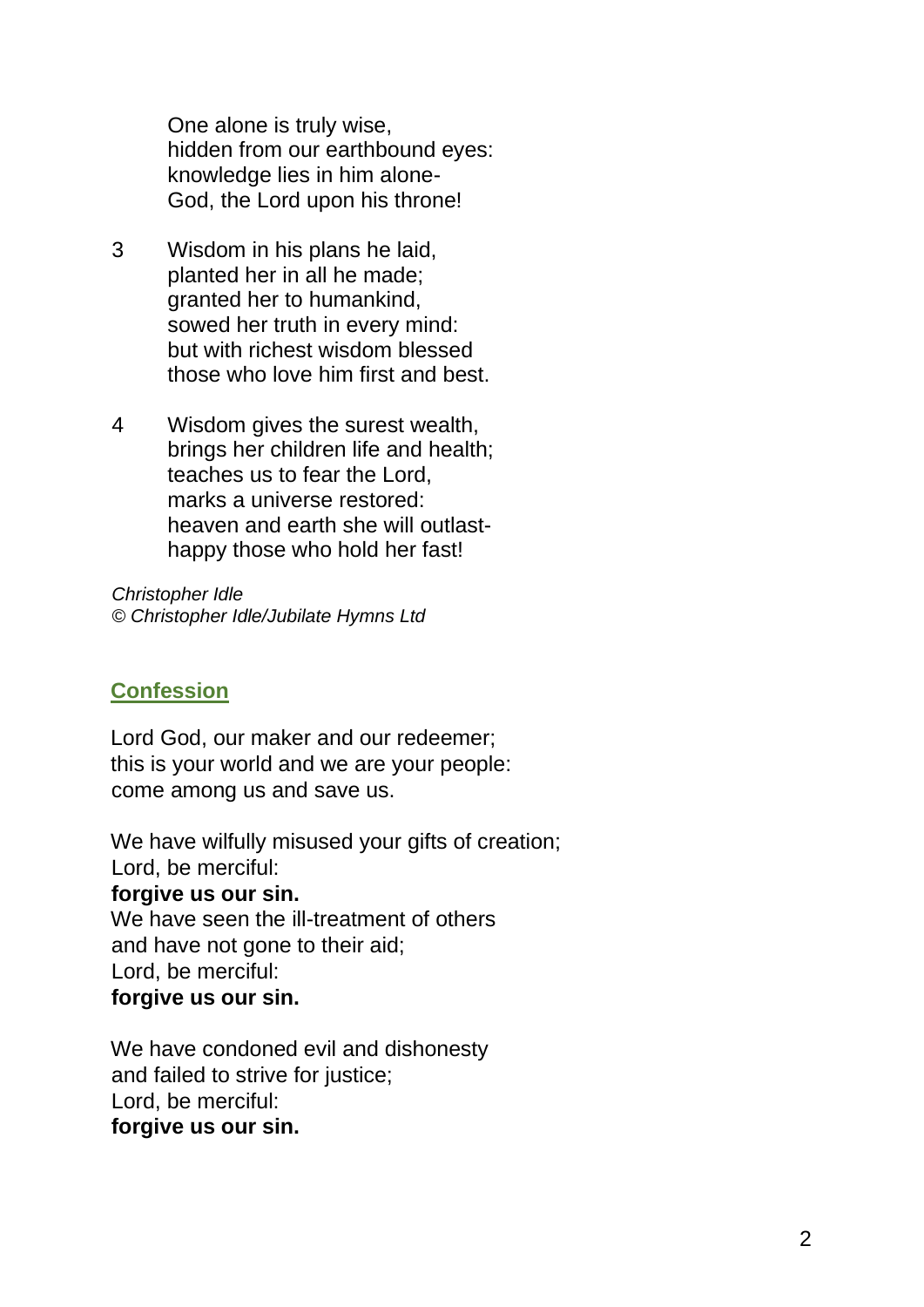We have heard the good news of Christ, but have failed to share it with others; Lord, be merciful: **forgive us our sin.**

We have not loved you with all our heart, nor our neighbours as ourselves; Lord, be merciful: **forgive us our sin.**

### **Absolution**

May the God of love bring *us* back to himself, forgive *us our* sins, and assure *us* of his eternal love in Jesus Christ our Lord. **Amen.**

#### **Gloria**

**Glory to God in the highest, and peace to his people on earth. Lord God, heavenly King, almighty God and Father, we worship you, we give you thanks, we praise you for your glory.** 

**Lord Jesus Christ, only Son of the Father, Lord God, Lamb of God, you take away the sin of the world: have mercy on us; you are seated at the right hand of the Father: receive our prayer.** 

**For you alone are the Holy One, you alone are the Lord, you alone are the Most High, Jesus Christ, with the Holy Spirit, in the glory of God the Father. Amen.** 

# **Collect**

Almighty God, give us reverence for all creation and respect for every person, that we may mirror your likeness in Jesus Christ our Lord. **Amen.**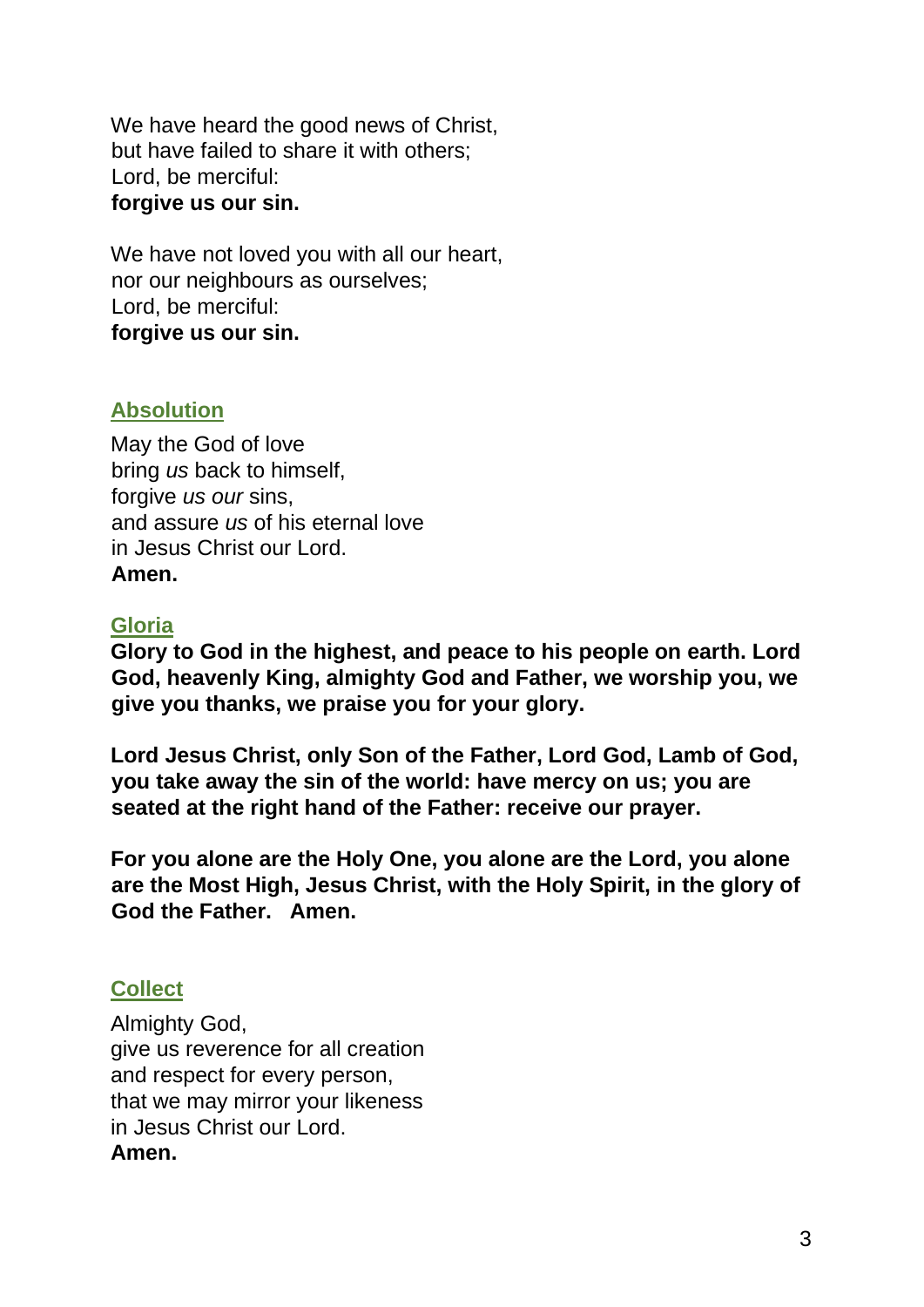# **1 st Reading (Proverbs 8:1 and 22-31)**

A reading from the book of Proverbs

Listen! Wisdom is calling out. Reason is making herself heard. "The Lord created me first of all, the first of his works, long ago. I was made in the very beginning, at the first, before the world began. I was born before the oceans, when there were no springs of water. I was born before the mountains, before the hills were set in place, before God made the earth and its fields or even the first handful of soil. I was there when he set the sky in place, when he stretched the horizon across the ocean, when he placed the clouds in the sky, when he opened the springs of the ocean and ordered the waters of the sea to rise no further than he said. I was there when he laid the earth's foundations. I was beside him like an architect, I was his daily source of joy, always happy in his presence - happy with the world and pleased with the human race.

This is the word of the Lord. **Thanks be to God**

# **Psalm 104: 25-37**

Lord, you have made so many things! How wisely you made them all! The earth is filled with your creatures.

### **There is the ocean, large and wide, where countless creatures live, large and small alike.**

The ships sail on it, and in it plays Leviathan, that sea monster which you made.

# **All of them depend on you to give them food when they need it.**

You give it to them, and they eat it; you provide food, and they are satisfied.

# **When you turn away, they are afraid; when you take away their breath, they die and go back to the dust from which they came.**

But when you give them breath, they are created; you give new life to the earth.

# **May the glory of the Lord last forever! May the Lord be happy with what he has made!**

He looks at the earth, and it trembles; he touches the mountains, and they pour out smoke.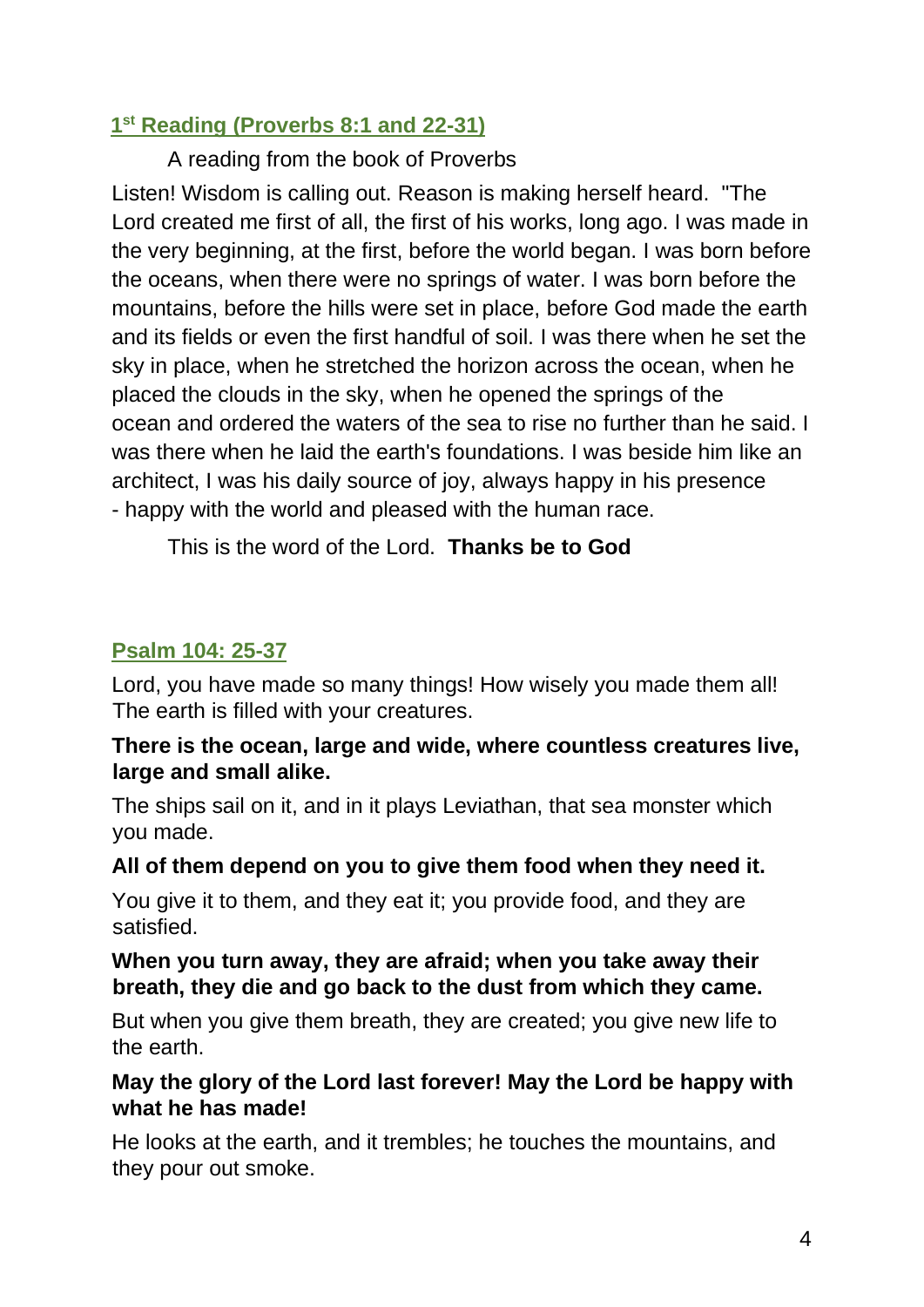# **I will sing to the Lord all my life; as long as I live I will sing praises to my God.**

May he be pleased with my song, for my gladness comes from him.

# **May sin be destroyed from the earth; may wickedness be no more.**

Praise the Lord, my soul! Praise the Lord!

# **Gospel (John 1: 1-14)**

Hear the Gospel of our Lord Jesus Christ according to John

# **Glory to you, O Lord.**

In the beginning the Word already existed; the Word was with God, and the Word was God. From the very beginning the Word was with God. Through him God made all things; not one thing in all creation was made without him. The Word was the source of life, and this life brought light to people. The light shines in the darkness, and the darkness has never put it out.

God sent his messenger, a man named John, who came to tell people about the light, so that all should hear the message and believe. He himself was not the light; he came to tell about the light. This was the real light - the light that comes into the world and shines on all people.

The Word was in the world, and though God made the world through him, yet the world did not recognize him. He came to his own country, but his own people did not receive him. Some, however, did receive him and believed in him; so he gave them the right to become God's children. They did not become God's children by natural means, that is, by being born as the children of a human father; God himself was their Father.

The Word became a human being and, full of grace and truth, lived among us. We saw his glory, the glory which he received as the Father's only Son.

This is the Gospel of the Lord **Praise to you, O Christ** 

**Talk**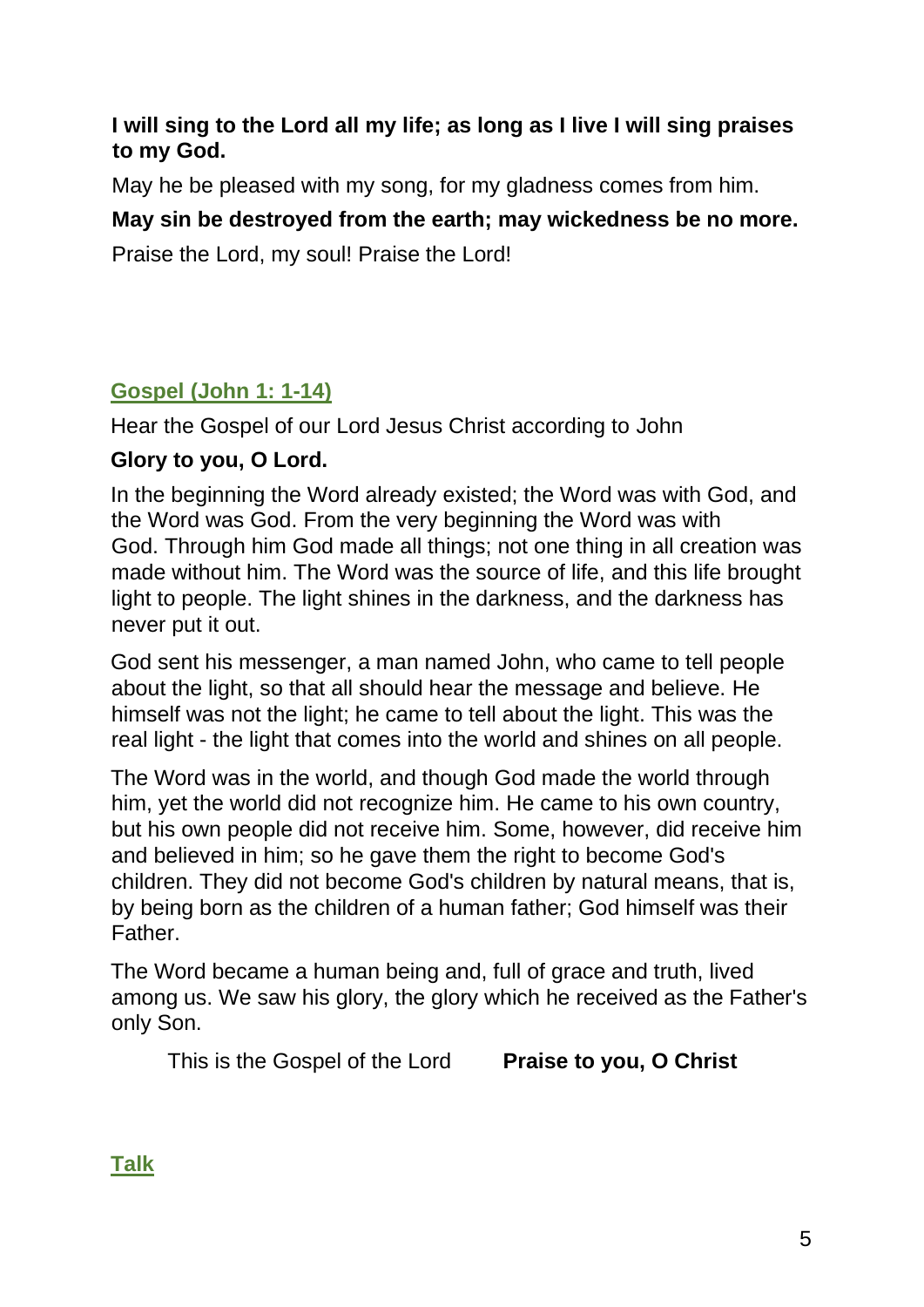### **Affirmation of Faith**

We proclaim the Church's faith in Jesus Christ.

#### **We believe and declare that our Lord Jesus Christ, the Son of God, is both divine and human.**

God, of the being of the Father, the only Son from before time began: human from the being of his mother, born in the world;

#### **fully God and fully human; human in both mind and body.**

As God he is equal to the Father, as human he is less than the Father.

#### **Although he is both divine and human he is not two beings but one Christ.**

One, not by turning God into flesh, but by taking humanity into God;

#### **truly one, not by mixing humanity with Godhead, but by being one person.**

For as mind and body form one human being so the one Christ is both divine and human.

**The Word became flesh and lived among us; we have seen his glory, the glory of the only Son from the Father, full of grace and truth.**

#### **Intercessions**

*Between the prayers we say* 

Lord, in your mercy **hear our prayer.**

#### *At the end of the prayers we say*

Merciful God**, accept these prayers for the sake of your Son, our Saviour Jesus Christ. Amen**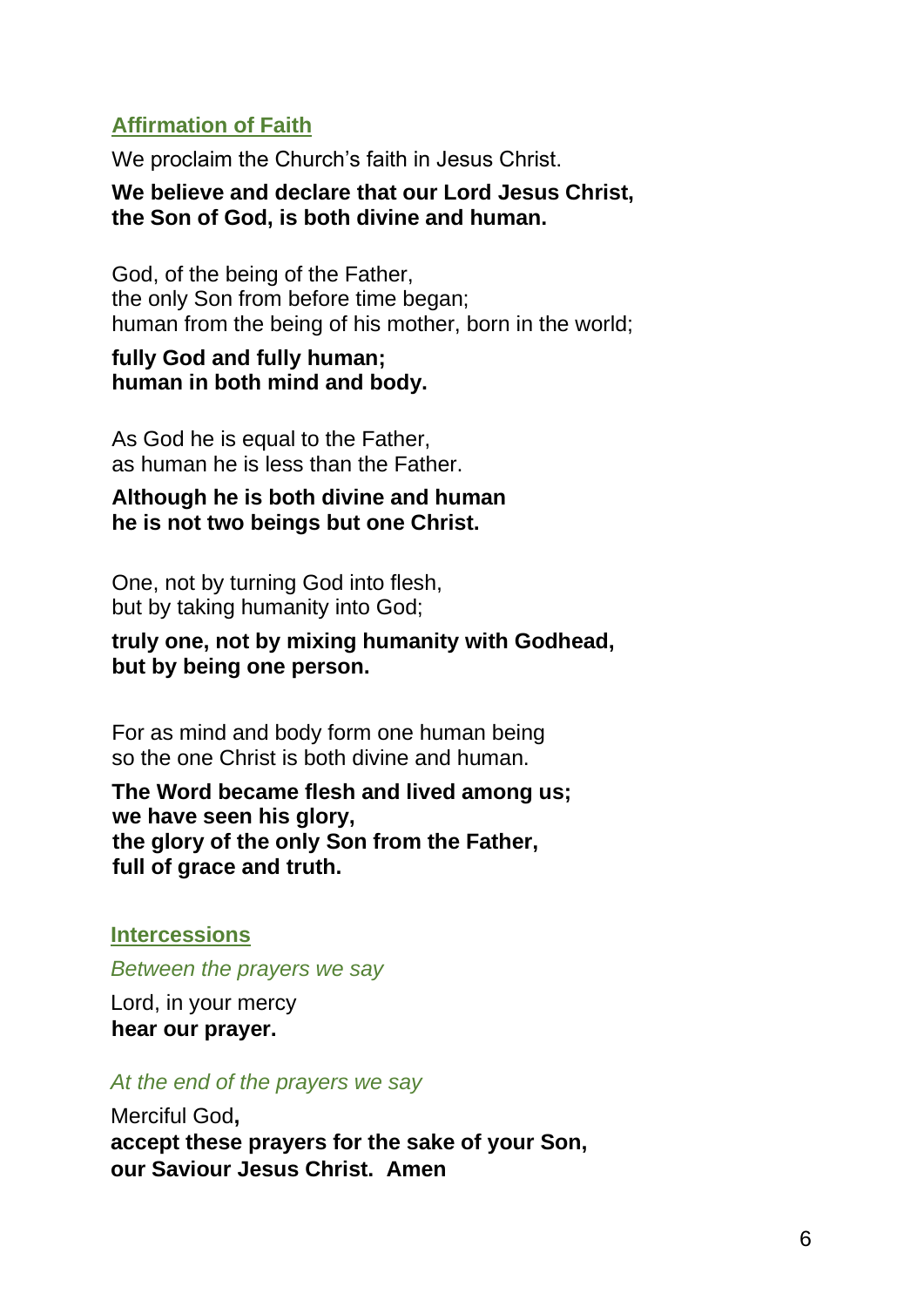# **The Lord's Prayer**

As our Saviour taught us, so we pray:

**Our Father in heaven, hallowed be your name, your kingdom come, your will be done, on earth as in heaven.**

**Give us today our daily bread. Forgive us our sins as we forgive those who sin against us.**

**Lead us not into temptation but deliver us from evil.**

**For the kingdom, the power, and the glory are yours now and for ever.**

**Amen.** 

#### **Reflection Anthem:**

Fairest Lord Jesus (How)

### **Prayer of Spiritual Communion**

**Thanks be to you, Lord Jesus Christ, for all the benefits you have given me, for all the pains and insults you have borne for me. Since I cannot now receive you sacramentally, I ask you to come spiritually into my heart. O most merciful redeemer, friend and brother, may I know you more clearly, love you more dearly, and follow you more nearly, day by day. Amen.** 

#### **Closing Prayer**

Gracious God we thank you for inviting us to enjoy the blessings of a bountiful earth. Call forth in us the same generosity that we find in you. In the power of your Spirit, raise up in us a hunger for justice, a commitment to kindness and a passion for service, that we may be a blessing in the world, in Jesus' name. **Amen**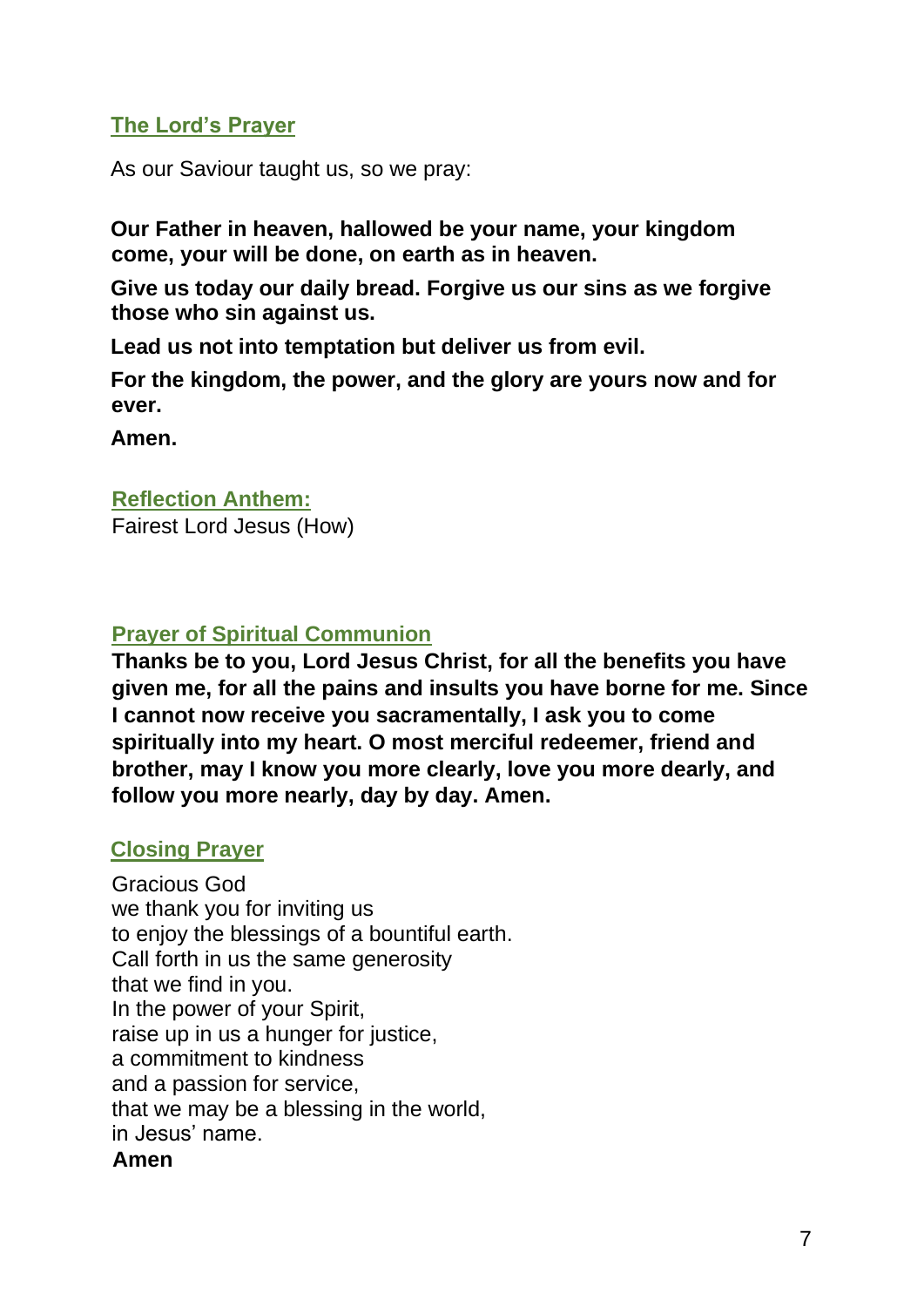# **Hymn: All creatures of our God and King** *sung by St Martin's Voices*

- 1 All creatures of our God and King lift up your voice and with us sing Alleluia, alleluia. Thou burning sun with golden beam, thou silver moon with softer gleam. *O praise him, O praise him, alleluia, alleluia, alleluia.*
- 2 Thou rushing wind that art so strong, ye clouds that sail in heaven along, O praise him, alleluia. Thou rising morn, in praise rejoice, ye lights of evening, find a voice; *Chorus*
- 3 Thou flowing water, pure and clear, make music for thy Lord to hear, Alleluia, alleluia. Thou fire so masterful and bright, that givest hearts both warmth and light: *Chorus*
- 4 Dear mother earth, who day by day unfoldest blessings on our way, O praise him, alleluia. The flowers and fruits that in thee grow, let them his glory also show: *Chorus*
- 5 Let all things their Creator bless, and worship him in humbleness; O praise him, alleluia. Praise, praise the Father, praise the Son, and praise the Spirit, Three in One; *Chorus*

*William Henry Draper (1855-1933)* 

*based on Laudato sii, O me signore St Francis of Assisi's Canticle of the Sun*